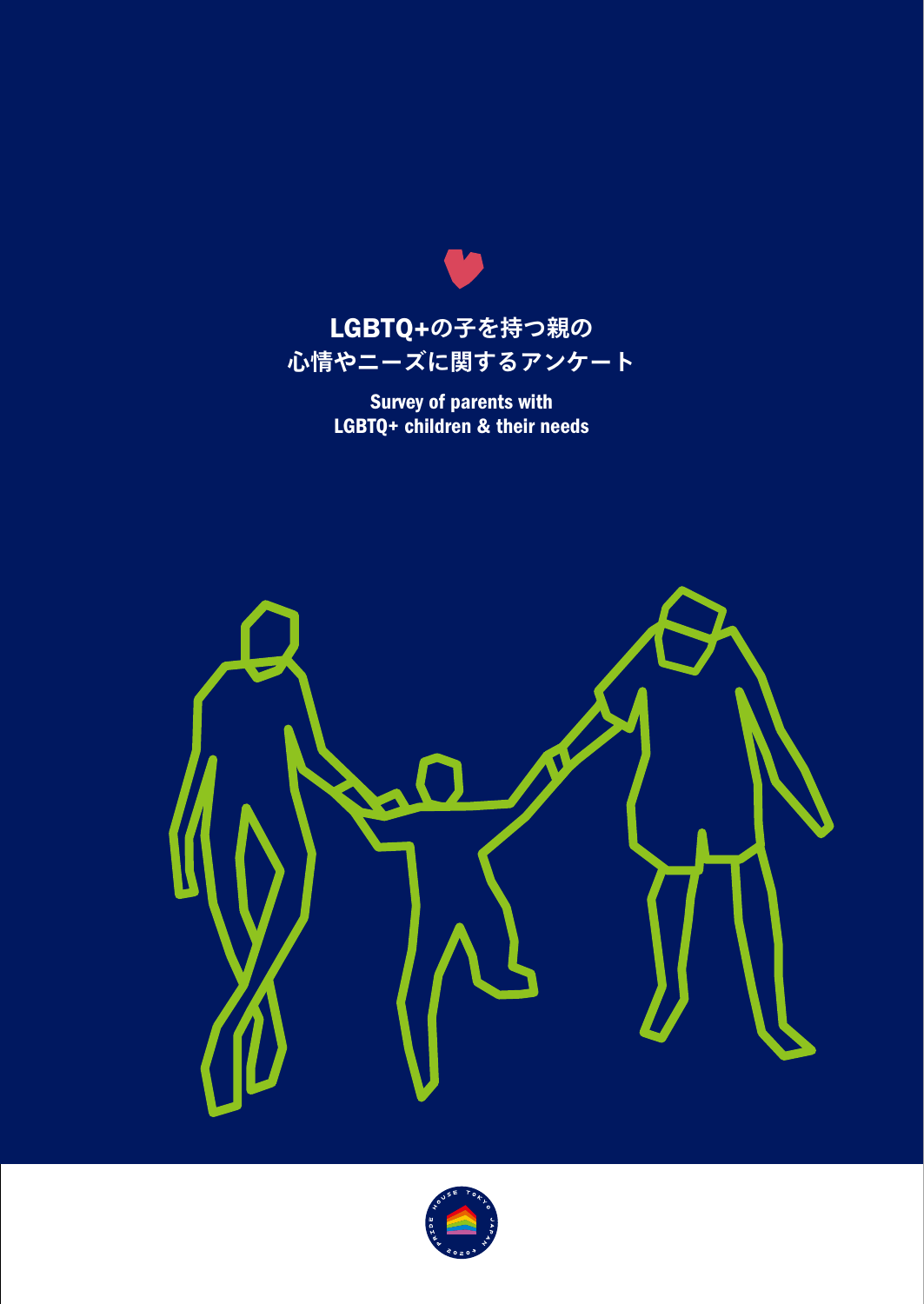わが国で初めてLGBTQ+のいずれかを対象に 実施された大規模調査の実施は、今から遡ること 23年前の1999年。1,025人のゲイ・バイセクシュ アル男性から有効回答を得た全国インターネット 調査が皮切りになります。その後13年にわたり厚生 労働省の研究プロジェクトの一環として、およそ 60,000人を超えるゲイ・バイセクシュアル男性対象 の調査研究を実施してきました。2016年には約 15,000人のLGBTQ+を対象にした全国調査の実施 に拡大し、2019年には約10,000人の同集団から 回答を得ています。

米国では1997年に「The !OutProud!/Oasis Internet Survey of Queer and Questioning Youth」 という調査が実施され1,960人の回答がありました。 現在では多くの国で、LGBTQ+であると自認する 人々が回答するアンケートが数多く実施され、その 存在と当事者たちの人生における経験を示す確固 たるエビデンスとなり、政策決定にまで反映される ようにもなってきました。 その一方で、 LGBTQ+の子をもつ親を対象にした調査は、 LGBTQ+当事者を対象にした調査ほどには実施され ていません。少なくともわが国では、親の気持ちや 経験が量的研究として示されることはこれまでほぼ ありませんでした。

本研究では、カミングアウトを受けた(あるいは 子どもから直接カミングアウトされてはいないけれ ども、それが耳に入っている)親を対象に、その 心情や社会に求めることを少しでも明らかにする ことを目的にWeb調査を実施しました。調査結果の 概要を図を用いてご報告いたします。

> 宝塚大学看護学部 教授 日高 庸晴

The first large-scale survey conducted in our country on either LGBTQ+ individuals was conducted 23 years ago in 1999, beginning with a nationwide internet survey that received valid responses from 1,025 gay and bisexual men. Over the next 13 years, as part of a Ministry of Health, Labor, and Welfare (MHLW) research project, we conducted a survey of over 60,000 gay and bisexual men; in 2016, we expanded that to conduct a national survey of approximately 15,000 LGBTQ+ individuals, and in 2019, we conducted a another national survey which gathered approximately 10,000 responses from the same group of people.

 In the United States, a survey called "The !OutProud!/Oasis Internet Survey of Queer and Questioning Youth" was conducted in 1997 and received 1,960 responses. Today, in many countries, there are numerous surveys completed by people who self-identify as LGBTQ+, providing solid evidence of their existence and their life experiences, which can even inform policy decisions. On the other hand, surveys of parents of LGBTQ+ children have not been conducted to the same extent as surveys of LGBTQ+ people. At least in our country, parents' feelings and experiences have rarely been presented in quantitative studies until now. In this study, we conducted a web-based survey of parents of children who have come out to them (or parents who indirectly heard their children where LGBTQ+). With this survey we aim to clarify how they feel and what their needs are. A summary of the survey results is presented with figures.

Professor, Takarazuka University School of Nursing Yasuharu Hidaka, PhD

# **はじめに** INTRODUCTION **調査概要・留意事項** SURVEY OUTLINE AND NOTES

#### **■ 研究目的**

LGBTQ+の子どもを持つ親を対象に、親の心情や社会に求 める環境整備などのニーズ等を明らかにすること。

### **■ 研究方法**

調査実施前にLGBTQ+当事者やその親を対象にしたヒア リングを繰り返し実施したうえで、質問項目を構成した。 そのうえで、無記名自記式質問票調査をWebにより実施 した(実施期間:2021年3月11日~ 6月30日)。

#### **■ 結果**

総回収数211件、有効回答数130件(有効回収率61.6%) であった。質問項目の8割以上回答していないもの等は、 分析対象から除外したうえで有効な回答票とした。

#### **■ 調査実施主体・研究実施者**

本研究は日高庸晴(宝塚大学看護学部教授)が認定NPO 法人グッド・エイジング・エールズ(プライドハウス東京・ 事務局)からの委託研究として実施した。

#### ■Research Objective

To clarify the feelings of parents with LGBTQ+ children and their needs such as the environmental improvements they want from society.

#### ■Research Methods

Questionnaires were constructed after repeated interviews with LGBTQ+ individuals and their parents prior to survey administration. Then, an anonymous self-administered questionnaire survey was conducted via the web (implementation period: March 11, 2021 to June 30, 2021).

#### ■**Results**

A total of 211 responses were collected, of which 130 were valid (61.6% valid response rate). Those that did not respond to more than 80% of the questions on the survey were excluded from the valid response list.

#### **The survey was conducted by** the following entities and researchers

This study was conducted by Yasuharu Hidaka (Professor, School of Nursing, Takarazuka University) and commissioned by Good Aging Yells, a Approved certified nonprofit organization (Pride House Tokyo Secretariat).

# **コンテンツ** CONTENTS

| はじめに                                                    |
|---------------------------------------------------------|
| 調査概要 · 留意事項 ………………………… 04                               |
| 回答者の属性分布 ………………………… 05                                  |
| LGBTQ+の子を持つ親の心情やニーズに関するアンケート<br>カミングアウト …………………………… 07  |
| LGBTQ+の子を持つ親の心情やニーズに関するアンケート<br>幼少期 ………………………………………… 13 |
| LGBTQ+の子を持つ親の心情やニーズに関するアンケート<br>学校·制度 …………………………………… 17 |

| DISTRIBUTION OF RESPONDENTS  05                      |
|------------------------------------------------------|
| Survey of parents with LGBTO+ children & their needs |
| Survey of parents with LGBTQ+ children & their needs |
| Survey of parents with LGBTO+ children & their needs |

# Survey Survey of parents with LGBTQ+ children & their needs  $\mathsf{Q}_\mathsf{t}$ parents with **LGBTQ+** children ⊗ their nee <u>ã</u> 02 03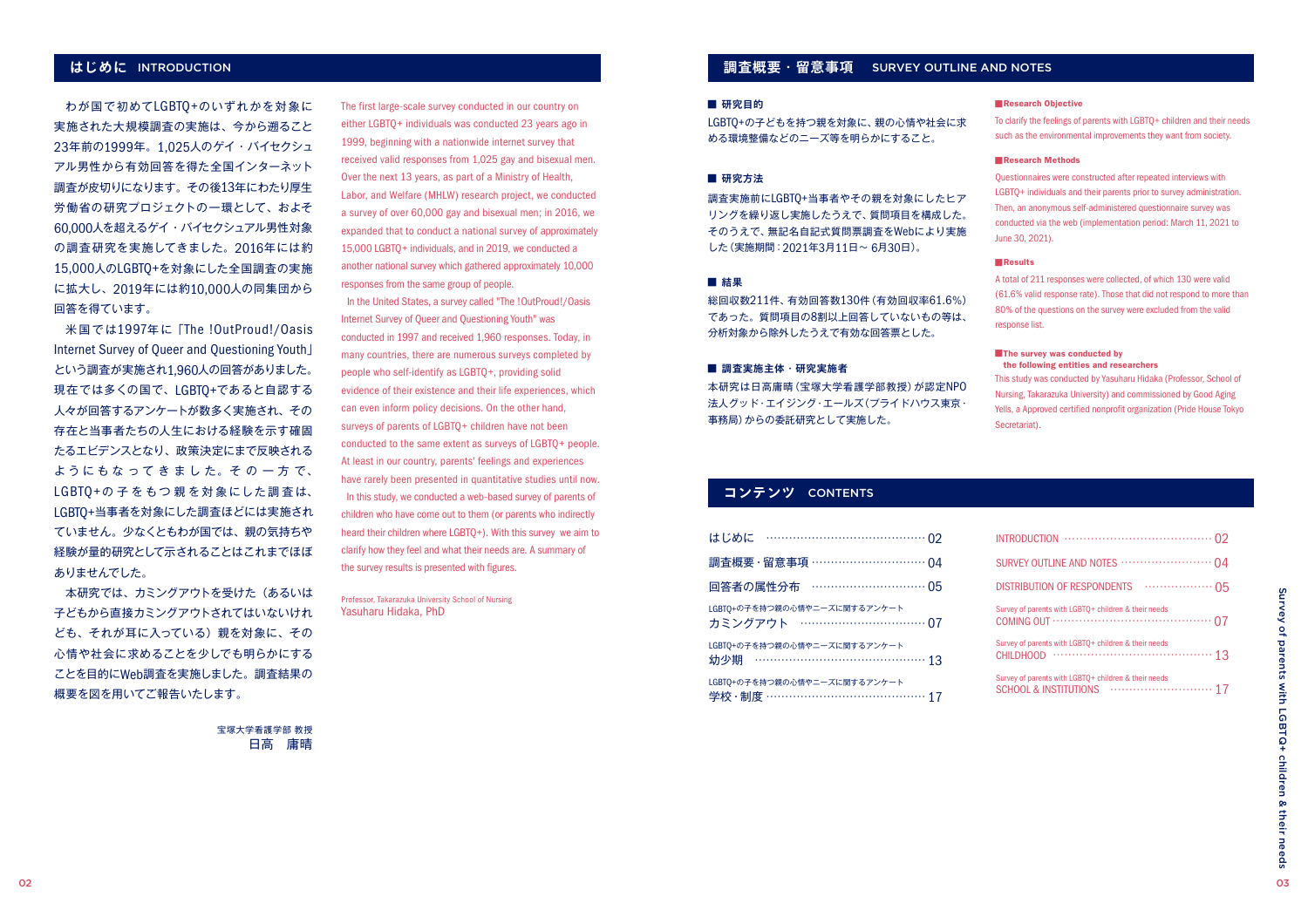

#### 用語の解説

MTF(Male To Female):出生時に登録された性別が「男性」だが、「女性」として生きることを望む人。トランスジェンダー女性。 FTM(Female To Male):出生時に登録された性別が「女性」だが、「男性」として生きることを望む人。トランスジェンダー男性。 MTX(Male To X-gender):出生時に登録された性別が「男性」だが、Xジェンダーとして生きることを望む人。 FTX(Female To X-gender):出生時に登録された性別が「男性」だが、Xジェンダーとして生きることを望む人。 Xジェンダー(X-gender):性自認が男性にも女性にも当てはならない人。

#### **Terminology**

MTF (Male To Female): A person whose registered sex at birth is "male" but who wishes to live as a "female". Transgender Female. FTM (Female To Male): A person whose registered sex at birth is "female" but who wishes to live as a "male". Transgender Male. MTX (Male To X-gender): A person whose sex registered at birth is "male" but who wishes to live as X-gender or non-binary. FTX (Female To X-gender): a person whose sex registered at birth is "male" but who wishes to live as X-gender or non-binary. X-gender (X-gender): A person whose gender identity is neither male nor female or non-binary.

# **カミングアウトをされた時、お子さんは自身のことをどのようにおっしゃいましたか?**

What did your child come out to you as?

|                                   |       | 現在<br>As of now                                  |                                          | カミングアウトされた時<br>At the time of coming out |                                          |
|-----------------------------------|-------|--------------------------------------------------|------------------------------------------|------------------------------------------|------------------------------------------|
|                                   |       | お子さんの<br>平均年齢<br>Average age of children         | あなた自身の<br>平均年齢<br>Average age of parents | お子さんの<br>平均年齢<br>Average age of children | あなた自身の<br>平均年齢<br>Average age of parents |
| ゲイ (20人)                          | 15.4% | 31.85歳 y/o                                       | 64.06歳 v/o                               | 23.56歳 v/o                               | 53.22歳 v/o                               |
| $\mathbf{Gay}$ (20)               |       | $(13$ 歳 $_{\rm V/0}$ $\sim$ $47$ 歳 $_{\rm V/0})$ | $(55$ 歳 v/o ~ 80歳 v/o)                   | $(10$ 歳 $\rm v/o \sim 42$ 歳 $\rm v/o)$   | $(30$ 歳 v/o ~ 75歳 v/o)                   |
| レズビアン (9人)                        | 6.9%  | 32.89歳                                           | 59.67歳                                   | 19.29歳                                   | 47.71歳                                   |
| Lesbian $(9)$                     |       | $(11$ 歳 $\sim$ 48歳)                              | (44歳~72歳)                                | $(9\texttt{)}\sim 25\texttt{)}$          | (41歳~56歳)                                |
| バイセクシュアル女性 (11人)                  | 8.5%  | 24.36歳                                           | 57.17歳                                   | 19.20歳                                   | 51.20歳                                   |
| <b>Bisexual women (11)</b>        |       | (10歳~ 49歳)                                       | (45歳~76歳)                                | $(10$ 歳~ 36歳)                            | (40歳~ 63歳)                               |
| バイセクシュアル男性 (2人)                   | 1.5%  | 33.50歳                                           | 62.50歳                                   | 21.50歳                                   | 50.50歳                                   |
| <b>Bisexual men (2)</b>           |       | (27歳~ 40歳)                                       | $(56 \times 69 \times)$                  | (21歳~ 22歳)                               | $(50$ 歳 $\sim$ 51歳)                      |
| MTF・トランス女性 (17人)                  | 13.1% | 22.94歳                                           | 52.67歳                                   | 17.27歳                                   | 45.13歳                                   |
| MTF • Transwomen (17)             |       | (4歳~ 53歳)                                        | (29歳~77歳)                                | $(4\texttt{m}\sim52\texttt{m})$          | (25歳~75歳)                                |
| <b>FTM・トランス男性 (43人)</b>           | 33.1% | 22.40歳                                           | 54.05歳                                   | 15.15歳                                   | 45.76歳                                   |
| $FTM \cdot Transmen (43)$         |       | $(7$ 歳 $\sim$ 40歳)                               | (33歳~71歳)                                | $(4\texttt{g} \sim 25\texttt{g})$        | $(32\texttt{g}\sim 60\texttt{g})$        |
| MTX · Xジェンダー (1人)                 | 0.8%  | 19.00歳                                           | 54.00歳                                   | 18.00歳                                   | 53.00歳                                   |
| $MTX \cdot Non\text{-}binary (1)$ |       | $(19\texttt{g}\sim19\texttt{g})$                 | (54歳~ 54歳)                               | (18歳~18歳)                                | (53歳~53歳)                                |
| <b>FTX ・ Xジェンダー</b> (5人)          | 3.8%  | 26.00歳                                           | 53.80歳                                   | 18.40歳                                   | 46.00歳                                   |
| $FTX \cdot Non-binary(5)$         |       | (21歳~ 40歳)                                       | (49歳~ 60歳)                               | $(15$ 歳~ 20歳)                            | (40歳~52歳)                                |
| その他 (22人)                         | 16.9% | 20.23歳                                           | 50.50歳                                   | 14.26歳                                   | 43.76歳                                   |
| Other $(22)$                      |       | $(5$ 歳 $\sim$ 44歳)                               | (39歳~74歳)                                | $(4\texttt{)}\sim 22\texttt{)}$          | (34歳~56歳)                                |
|                                   | 0     | 35%                                              |                                          |                                          |                                          |

#### **その他(**22**人)のコメント** Comments from those who said "Other" (22)

01 LGBTQの、Qかなと言っているが、良く分からない感じ 02 性表現が女性的 03 女の子とは思えない 04 女の子じゃないし男の子でもない 05 男か女かわからない。何かもっと揺れてる感じで、性別をハッ キリさせることに違和感がある 06 まだ本人からカミングアウトはされていないけれど持ち物 その他でそうだろうと思う 07 聞き慣れない単語でした 08「女の子」とは、思えない 09 覚えていない 10 性同一性障害 11 形式ばった言葉で自己表現をしない 12 普通の女性 13 どちらかといえば男の方が生きやすい 14 自分は男の子だ 15 Xジェンダー 16 LGBTがわからない 17 名前が嫌と言った 18 クィア 19 女の人が好きやねん 20 女の子。本人が幼くまだトランスのことは知らなかった 21 女の子 22 妻を通して聞かされたので不明です 04 05

01 I was told they were the Q of LGBTQ, but I don't really understand it 02 I was told their gender expression was feminine 03 I was told "I don't think I am a girl" 04 I was told "I'm neither a girl nor a boy" 05 I am not sure whether they are a boy or a girl. They seem to fluctuate, and they feel uncomfortable clarifying their gender 06 They have not come out yet but judging from their possessions I can only guess 07 I was unfamiliar with the word they used 08 I don't see them as "a girl" 09 I don't remember what I was told 10 Gender Identity Disorder 11 They did not use any particular language to identify themselves 12 They said they were a "normal woman" 13 I was told "it's easier living as a man" 14 I was told "I am a boy" 15 X-gender 16 I don't really understand LGBT 17 I was told they did not like their name 18 Queer 19 I was told they liked girls 20 They said they were a girl as they were too young to know about transgender 21 I was told they were a girl 22 I don't know, as my wife told me about it

δu

n=130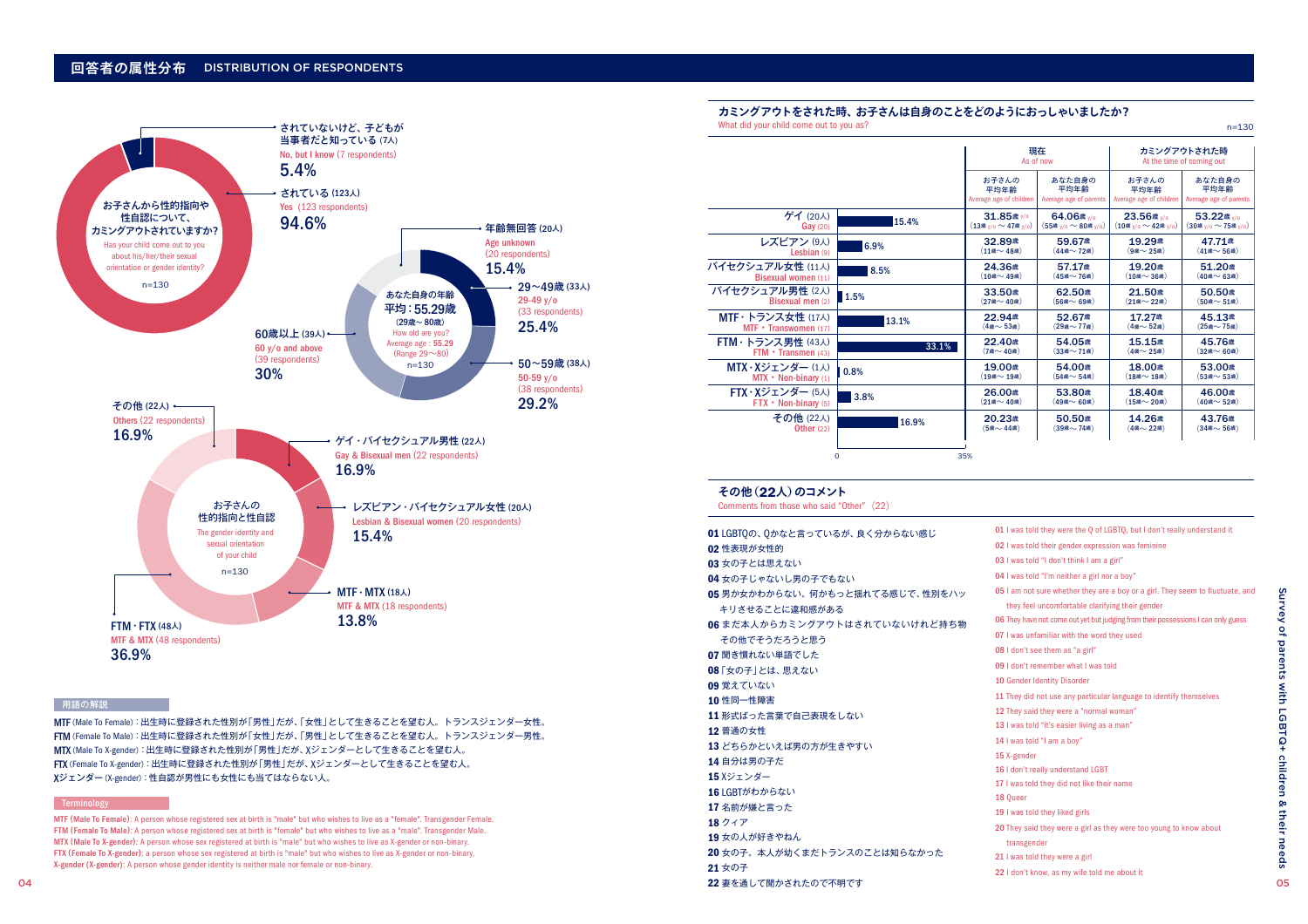

# LGBTQ+**の子を持つ親の 心情やニーズに関するアンケート**

Survey of parents with LGBTQ+ children & their needs

# **カミングアウ ト** COMING OUT

#### (注)横線棒グラフで示す「年代別」は回答した親の年齢に基づいて分類した年代、「LGBT別」は子どもの性的指向と性自認に基づいた分類。 \*Note: The horizontal bar graph indicating "By age group" represents the age of the responding parents; "By the child's identity," is the grouping based on their child's sexual orientation and gender identity.

n=130 1 **お子さんの性的指向や性自認について、いつ知りましたか?** When did you find out about your child's gender identity or sexual orientation?





#### n=130 **お子さんのカミングアウトについてあなた以外の親(例:配偶者、パートナーなど)と共有していますか?** 2 Did you tell the other parent (partner, primary or secondary guardians, etc.) about your child's coming out?<br>Did you tell the other parent (partner, primary or secondary guardians, etc.) about your child's coming out?

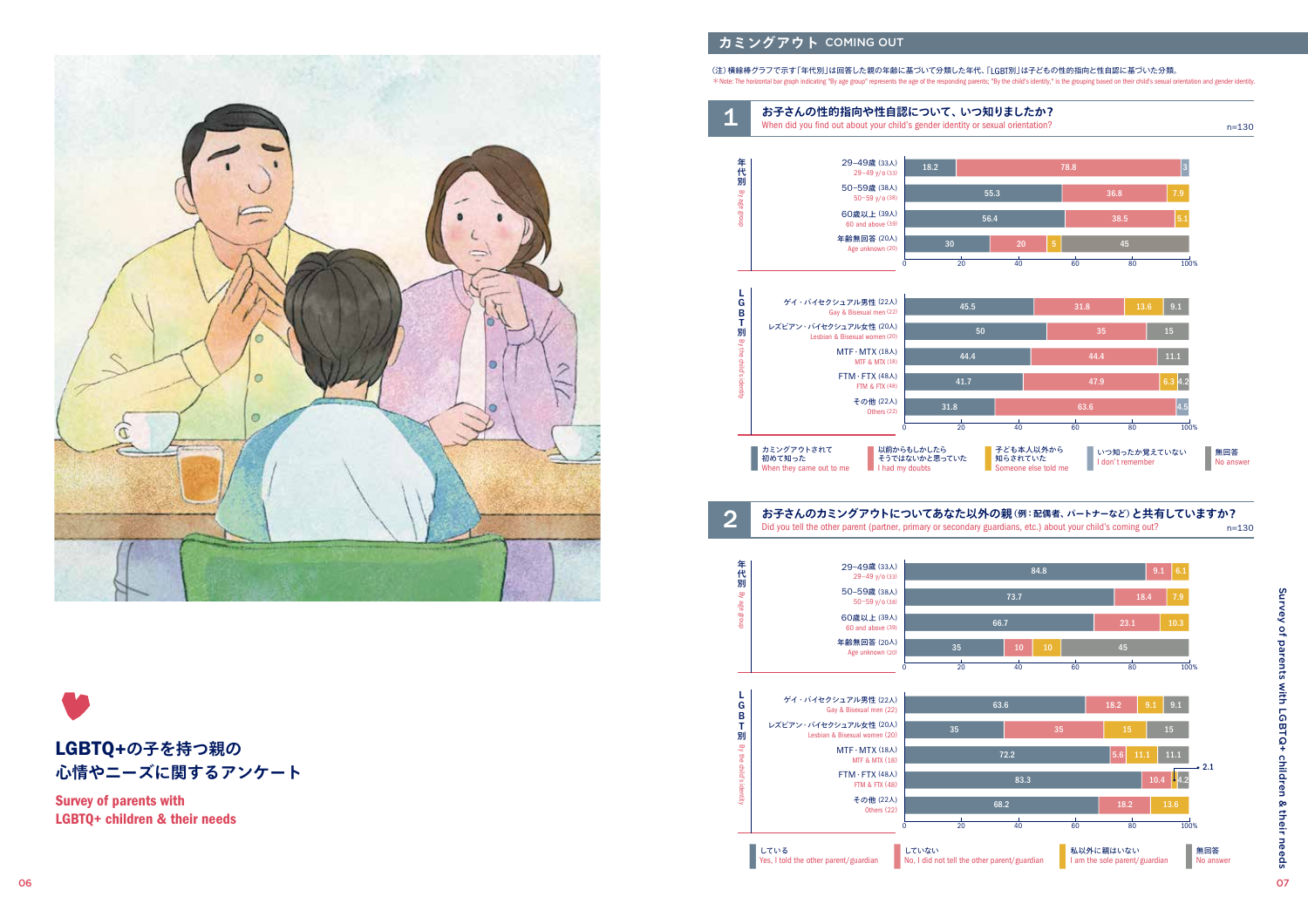# **カミングアウト** COMING OUT



### **お子さんからカミングアウトされた時、お子さんの性的指向や性自認といった性のありようを 受け入れるにあたって、どのくらいの時間を要しましたか?**

How long did it take you to accept your child's gender identity or sexual orientation after they came out to you?

4

n=130



| L<br>G<br>B             | ゲイ・バイセクシュアル男性 (22人)<br>Gay & Bisexual men (22)                                 | 68.2                                 |          |           | $9.1$ 4.54.5            | 13.6        |
|-------------------------|--------------------------------------------------------------------------------|--------------------------------------|----------|-----------|-------------------------|-------------|
| т<br>別                  | レズビアン・バイセクシュアル女性 (20人)<br>Lesbian & Bisexual women (20)                        | 40                                   | 10<br>10 | 10<br>5,  | 5                       | 20          |
|                         | $MTF \cdot MTX$ (18人)<br><b>MTF &amp; MTX (18)</b>                             | 72.2                                 |          |           | 11.1<br>5.6             | 11.1        |
| By the child's identity | $FTM \cdot FTX$ (48 $\lambda$ )<br>FTM & FTX (48)                              | 64.6                                 |          |           | 14.6<br>12.5            | •2.1<br>2.1 |
|                         | その他 (22人)<br>Others (22)                                                       |                                      | 72.7     |           | 9.1<br>9.1              | 4.5 4.5     |
|                         |                                                                                | 20                                   | 40       | 60        | 80                      | 100%        |
|                         | 比較的すぐに受け入れる<br>1年程度要した<br>ことができた<br>It took about a year<br>Almost immediately | 3-5年程度要した<br>It took about 3-5 years |          | 5-9年程度要した | It took about 5-9 years |             |









n=130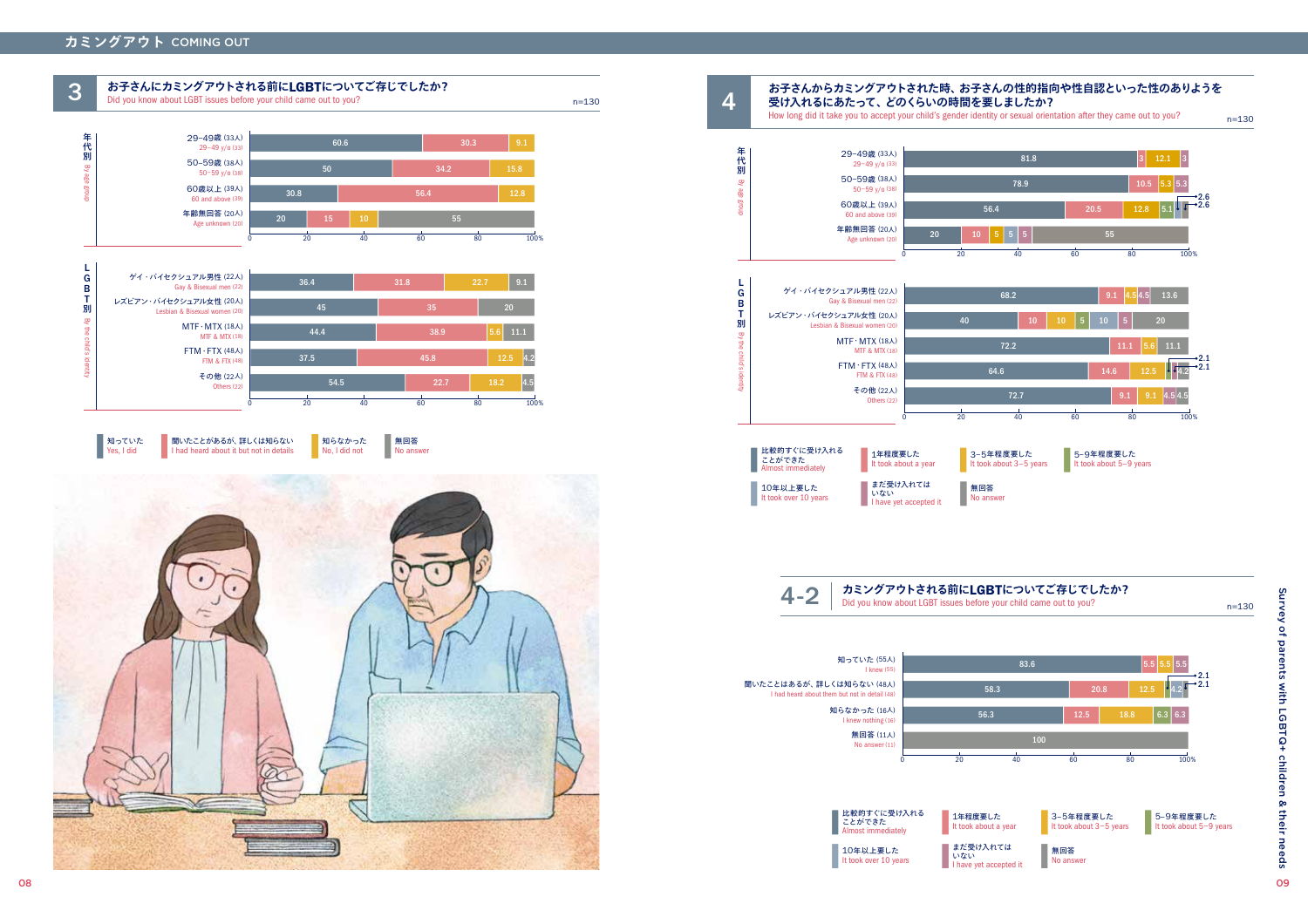



# 考 察 カミングアウト Observation Coming out

カミングアウトされる前にLGBTについて知っていた親の 8割が子どものカミングアウトを「比較的すぐに受け入れる ことができた」と回答する一方で、LGBTについて聞いた ことがあるが詳しくは知らない・知らなかった親がすぐに 受け入れることができた割合は6割弱にとどまっていました。 この結果から、性的指向・性自認・性別表現の多様性について 啓発することが求められることや、その機会をより拡充して いくことが必要と言えます。一方、「子どもが幸せになれない のではないかと思った」「自分の育て方が悪かったのか悩んだ」 「家庭環境が悪かったのかと悩んだ」経験を持つ親も一定 o booth to booth their child's coming of their child's coming out.<br>parents better accept their child's coming out. 対象にしたサポート資源 - 例えばLINE、メール、電話などに よる相談窓口など - がより多くあれば、カミングアウトを 受け止めるときの支援策になるでしょう。

While 80% of parents who said they knew what LGBT was before coming out said they were "able to accept" their child's coming out "relatively quickly," only less than 60% of parents who had heard about the word LGBT but did not know what it was or who said they did not know anything about LGBT responded in the survey that they were able to accept their child's coming out immediately. From these results, it can be said that there is a need to educate people about the diversity of sexual orientation, gender identity, and gender expression, and to further expand all opportunities to do so. On the other hand, there were a certain number of parents who worried that their "child would not be happy," whether they "raised their child the wrong way," or whether their "family environment was bad". If we could provide more resources targeting parents whose children have experienced coming out -for example, whose children have experienced coming out —for example,<br>counseling services via line, e-mail, phone, etc.— this would help<br>parents better accept their child's coming out.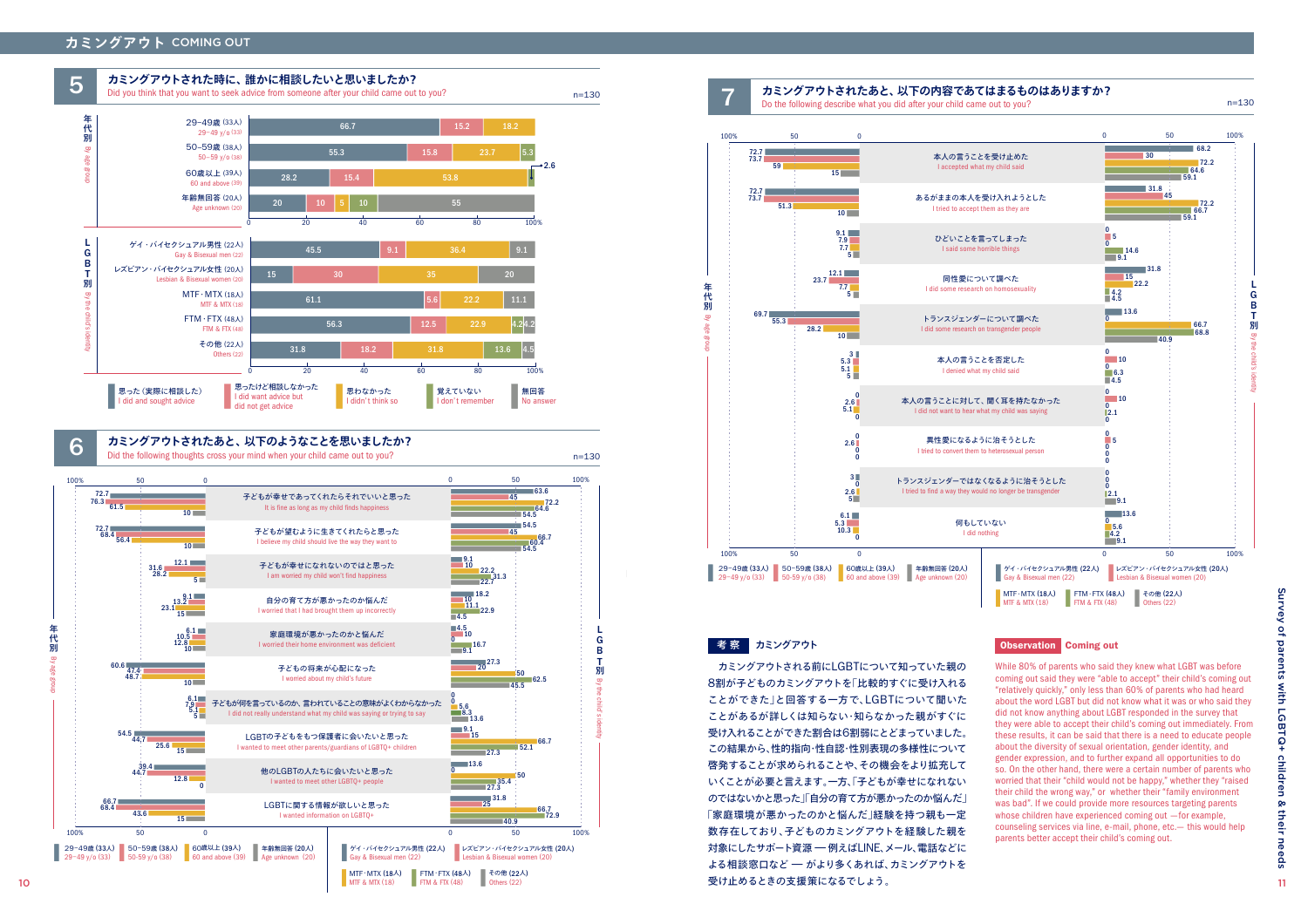## **幼少期** CHILDHOOD

2

(注)横線棒グラフで示す「年代別」は回答した親の年齢に基づいて分類した年代、「LGBT別」は子どもの性的指向と性自認に基づいた分類。 \*Note: The horizontal bar graph indicating "By age group" represents the age of the responding parents; "By the child's identity," is the grouping based on their child's sexual orientation and gender identity.

## **1 お子さんが就学前の時に、同性の他のお子さんと何か違うような気がしたことがありますか?**<br>Did your child seem different from other children of the same gender when in early childhood (pre-school)? n=130





#### **お子さんが小学校の時に、同性の他のお子さんと何か違うような気がしたことがありますか?** Did your child seem different from other children of the same gender in primary or elementary school?





n=130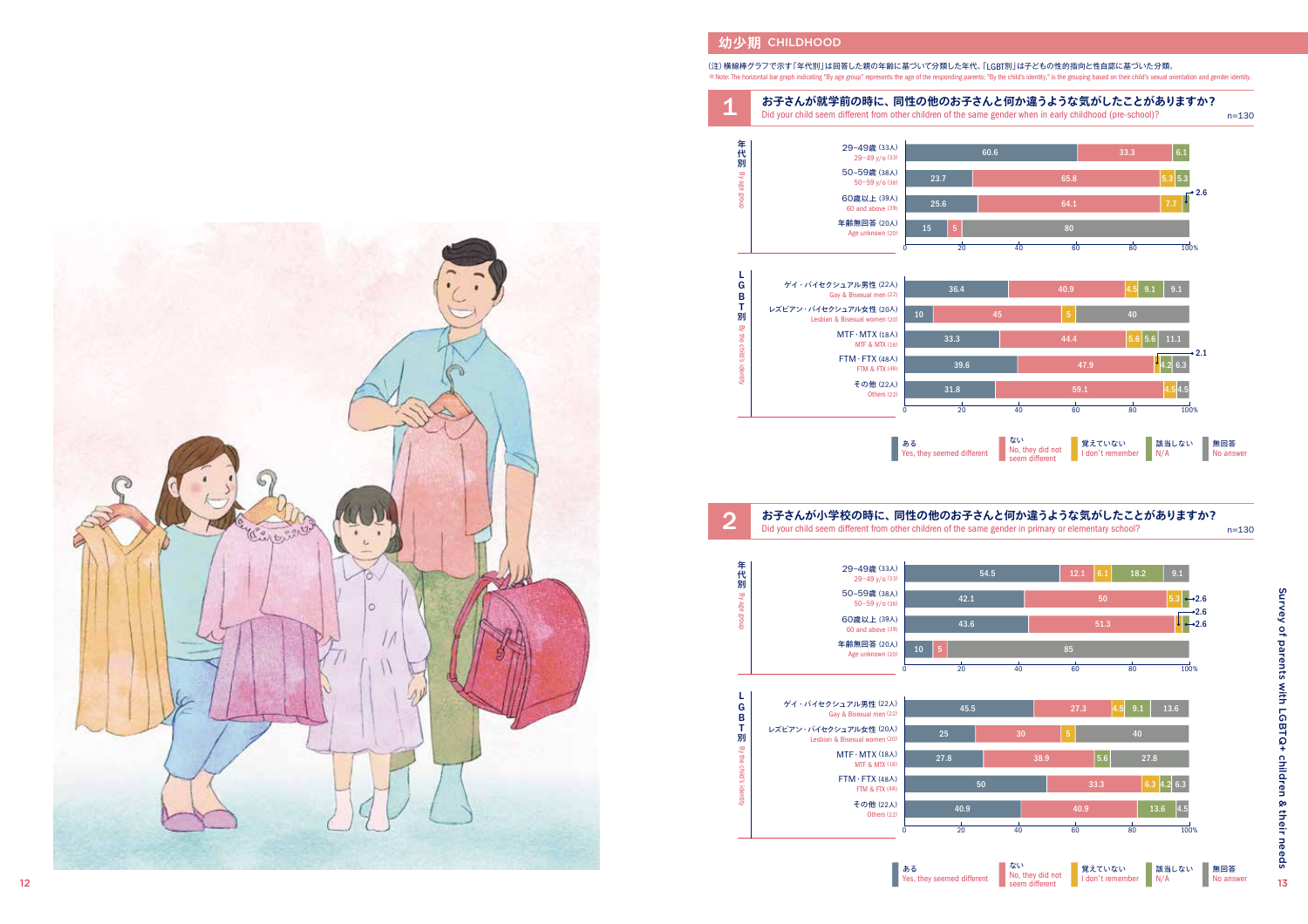





**Commission お子さんが就学前・小学校・中学校の時に、以下のようなことがありましたか?**  $n=130$  here following true of your child in preschool, elementary or middle school?



よくあった This happened a lot

たまにあった **This happened sometimes**  あまりなかった

This did not happen a lot This never happened

なかった

覚えていない I don't remember

0 20 40 60 80 100%

無回答 No answer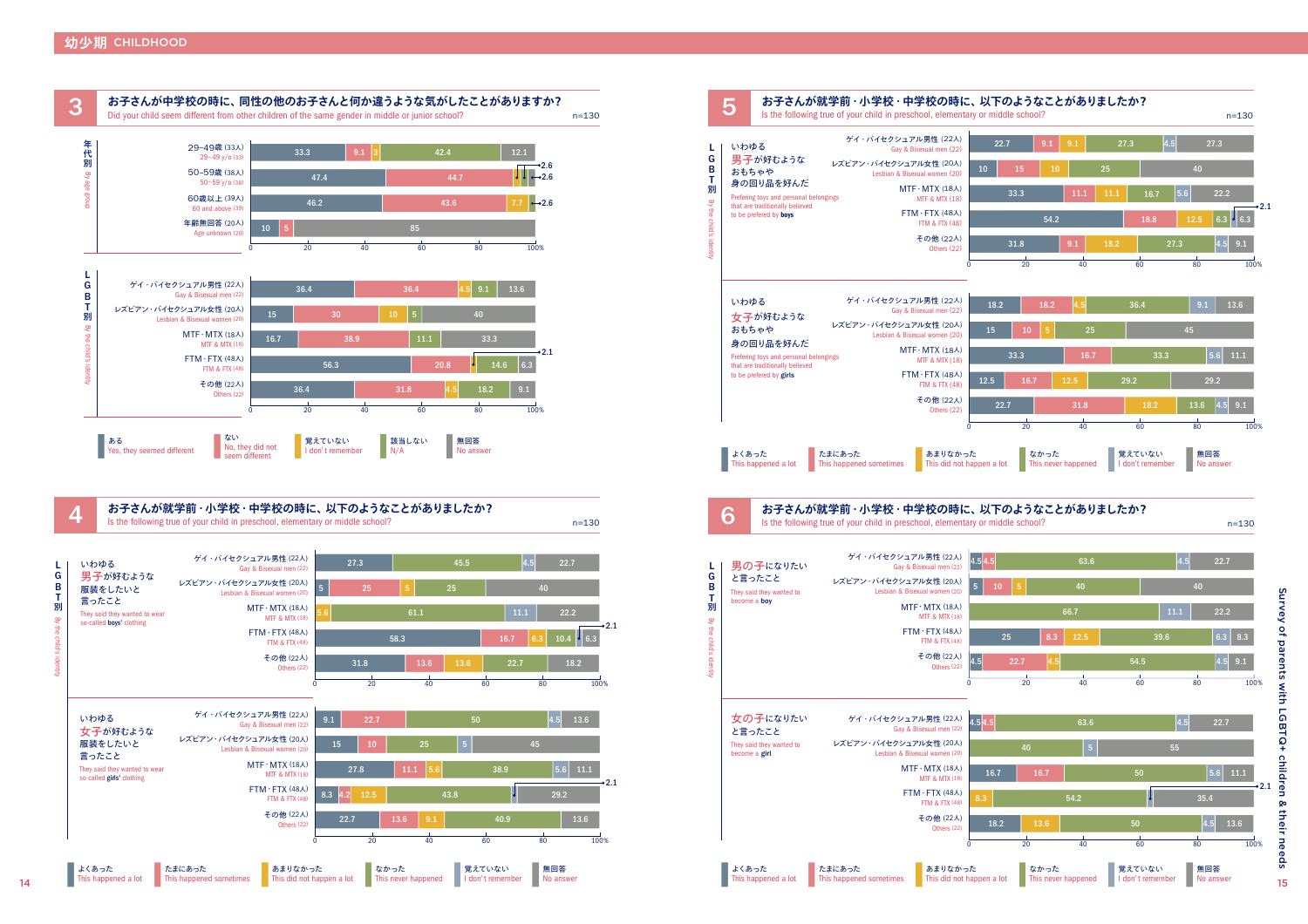

ゲイ・バイセクシュアル男性やFTM/FTXの子を持つ親の 4割弱が就学前に、「同性の他のお子さんと何か違うよう な気がしたことがある」と答え、小学校の時になると5割 弱にのぼっていました。FTM/FTXの子を持つ親の6割弱が 就学前・小学校・中学校の時に子どもが「いわゆる男子が 好むような服装をしたいと言ったこと」があると答え、 MTF/MTXの親の3割弱が「いわゆる女子が好むような服 装をしたいと言ったこと |があると回答を寄せいていま す。身体の性別とは異なる性別の子どもが好むようなお もちゃや身の回り品を子どもが好んだ割合は、MTF/MTX の親の3割、FTM/FTXの親の5割程度であり、FTM/FTXの 親の4人に1人が「男の子になりたい」と言われた経験が ありました。うちの子は他の子と違うのではないかと気付 いた親たちは、不安に駆られることや、自分が抱いていた 子育ての理想と異なると感じてしまったこともあるでしょ う。子どもひとりひとりの存在は多様であること、それが 当たり前であるという情報が、より一層必要であり、それ が浸透していくような啓発が必要です。

## ● 考 察 │ 幼少期 <mark>Observation </mark>Childhood

Just under 40% of parents with gay/bisexual male or FTM/FTX children in preschool said that they had "felt something different about their child from other children of the same sex." By elementary school, this figure had risen to just under 50%. Meanwhile 60% of parents with FTM/FTX children said that in preschool, elementary or middle school, their children "wanted to dress like boys," and nearly 30% of parents of MTF/MTX children reported that they "wanted to dress like girls". Furthermore, about 30% of parents of MTF/MTX children and 50% of parents of FTM/FTX children reported that their children preferred toys and products of a gender different to that of their birth gender. One in four parents of FTM/FTX were also told by their child that they "wanted to be a boy". Parents who have realized that their children are different, were found to be anxious and felt that their children did not fit what they had in mind as parenting ideals. There is therefore a need for more information about the diversity of each child's gender identity and awareness that this is normal.

## **学校・制度** SCHOOL & INSTITUTIONS

\* Note: The horizontal bar graph indicating "By age group" represents the age of the responding parents; "By the child's identity," is the grouping based on their child's sexual orientation and gender identity. (注)横線棒グラフで示す「年代別」は回答した親の年齢に基づいて分類した年代、「LGBT別」は子どもの性的指向と性自認に基づいた分類。





# お子さんは学校 (幼稚園や保育園を含む) でいじめ被害に遭ったことがあるのはいつ頃のことですか?<br>2 When was your child bullied in school (inclusive of kindergarten and preschool)?

n=53





I G B T 別 By the child's identity

別

 $\mathbf{G}$ **R** T

別年代別

jų,

ー<br>-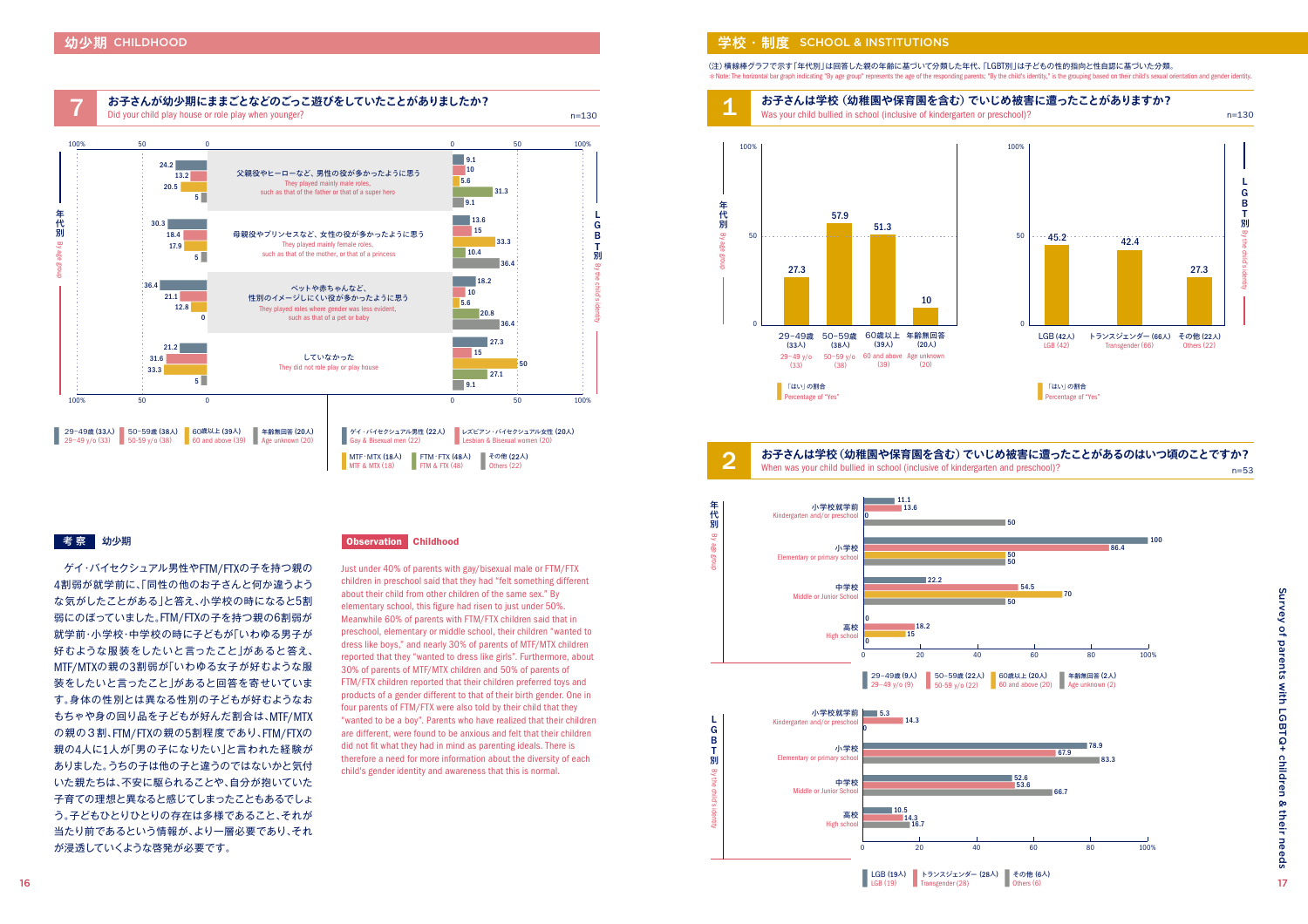







6

#### **学校で**LGBT**について取り組む時、どのようなことが必要だと思いますか?** What needs to be done in schools for LGBT pupils?

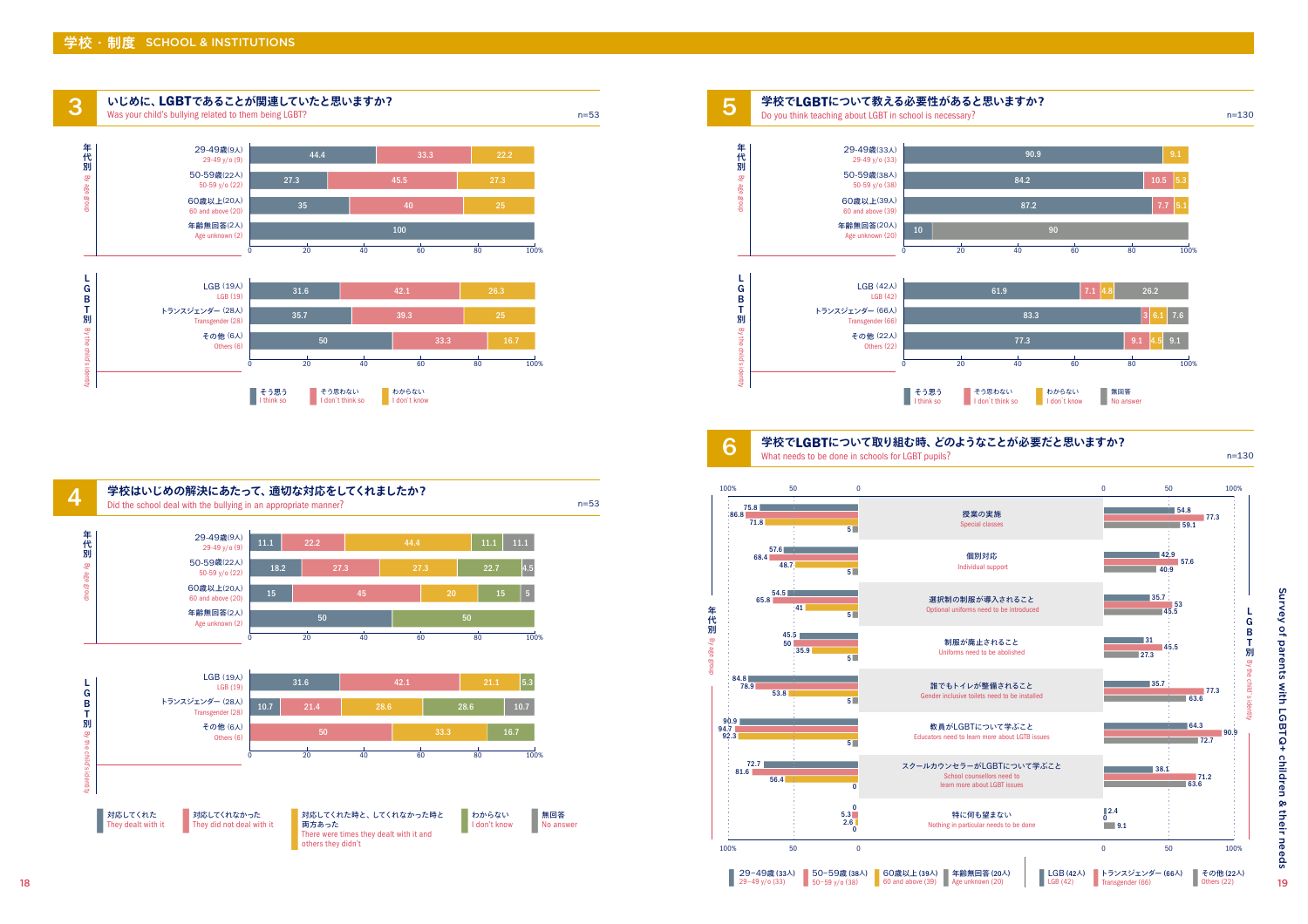

# 考察 学校·制度

レズビアン/ゲイ/バイセクシュアルの子を持つ親の45%、トランス ジェンダーの子を持つ親の 4割弱が、子どもが学校でいじめ被害に 遭っていたと回答しています。いじめに遭った時期は、小学校が圧倒的 に多く次いで中学校であり、レズビアン/ゲイ/バイセクシュアル/ トランスジェンダーの子を持つ親の 3割程度がそのいじめ被害に 「LGBTであることが関連していた」と認識していることもわかりました。 また、「学校はいじめの解決にあたって、適切な対応をしてくれた」と捉 えている親はレズビアン/ゲイ/バイセクシュアルの親の 3割、トランス ジェンダーではわずか 1割でした。学校に求める対応として「教員が LGBTについて学ぶこと」は大半の親が望んでいますが、現在の学校現 場ではLGBTに関する研修自体は以前より増加傾向にありますが、 個々の教員の研修参加率は十分に高くないという報道もあります。

社会制度への要望として、「権利を保障する法律」「同性婚」などは レズビアン/ゲイ/バイセクシュアルやトランスジェンダーいずれの親 の半数程度が望んでいましたが、ホルモン療法に関係する項目は、

Forty-five percent of parents with lesbian/gay/bisexual children and nearly 40% of parents with transgender children reported that their children were victims of bullying at school. The overwhelming majority of the bullying occurred in elementary school, followed by middle school, and about 30% of the parents of lesbian, gay, bisexual or transgender children also recognized that the bullying was "related to being LGBT". In addition, 30% of parents of lesbian/gay/bisexual children and only 10% of parents of transgender children felt that "the school took appropriate action in resolving the bullying". The majority of parents want "teachers to learn about LGBT", but reports indicate that while LGBT-related training itself is on the rise in schools today compared to previous years, the participation rate of individual teachers in training is not high enough.

 As for the needs of social systems, "laws that guarantee rights" and "same-sex marriage" were desired by about half of all parents of lesbian/gay/bisexual and transgender children, while the needs such as hormone therapy were



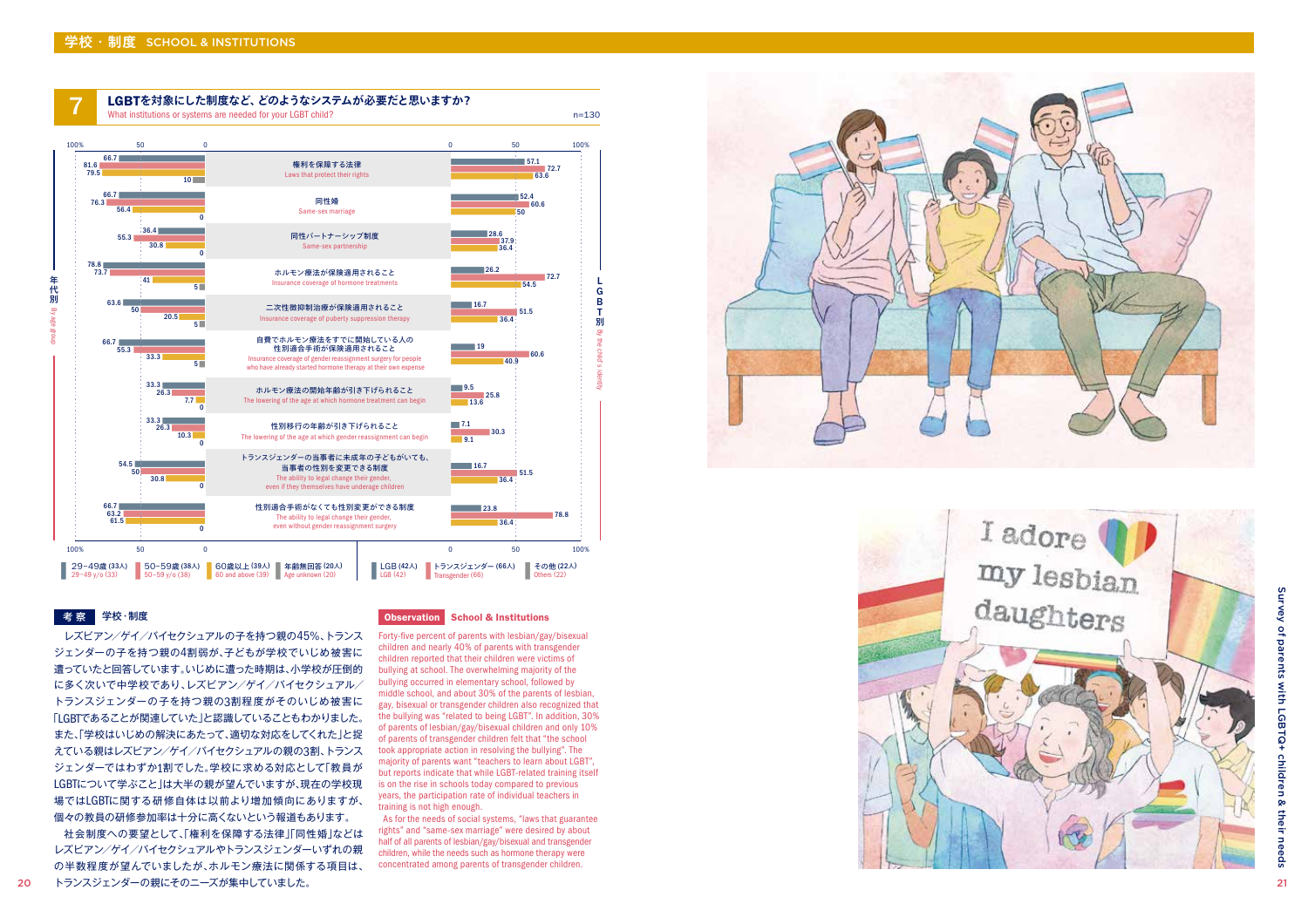# **今後へ向けて** IN CONCLUSION

海外のLGBTQ+の子を持つ親の団体のパンフレットを 読む機会が以前にありました。記憶も薄れがちなのですが 「あるがままの子どものありようを受け入れることをしな ければ、いずれあなたは、子どもを失うことになる」という 記載に衝撃を覚えました。自らをわかってくれない、自分 を受け入れないでいる親に対して子どもの方から見切り を付け、親から離れてしまうことになる、それを伝える記 述でした。同時にそれは、親の多くがはじめは葛藤や苦悩を 抱えながらも時間をかけて子どものセクシュアリティを 受け入れていくことができている、あなたもきっとそうで きるから前向きであって、ということをカミングアウトさ れた親たちに伝えようとしているものでもあったと記憶 しています。当時の日本において類似の情報はほぼあり ませんでしたが、15年ほど前から国内の複数都市において LGBTQ+の子を持つ親や家族同士の会合が持たれるよう になり、子育てにまつわる悩みを語り合う、そんな時間と 空間も持たれるようになっていると聞いています。

LGBTQ+の子を持つ親を対象にした調査研究はわが国 ではこれまで十分に実施されておらず、本研究は探索的な 取り組みとなりました。研究参加者を募るうえで、親御さん 同士の口コミやカミングアウトしているLGBTQ+本人から 調査実施を伝達してもらう、といったプロセスで研究参加 者数を少しずつ増やしていく手法をとりました。しかしな がらこの方法では親同士連絡を取り合えるような関係性 構築がこれまでにあった人たち同士や、自分自身のことを

I had the opportunity earlier to read a pamphlet from an international organization of parents of LGBTQ+ children. It was some time ago and my memory is a bit faded, but I remember the statement, "If you do not accept your child for who they are, you will eventually lose them" at the time. This statement reminds us that children will give up on their parents who do not understand them or accept them for who they are and leave. At the same time, I remember that it was an attempt to tell them that many parents who had children who had come out had over time been able to accept their children's sexuality, despite their initial struggles and pain. It also reminded them to stay positive. Although similar information was not available in Japan at the time, I have heard that for the past 15 years, meetings have been held in several cities in Japan for parents and families of LGBTQ+ children to discuss their concerns about child-rearing and to create time and space for such discussions.

This study was an exploratory effort, as there has not been enough research conducted in Japan on parents with LGBTQ+ children. In recruiting research participants, we gradually increased the number of participants by word of mouth among parents and by having parents of LGBTQ+ children who have come out communicate the survey to others. However, this method meant the results were biased towards the recruiting of parents who had established relationships with other similar parents and who were comfortable communicating about the survey, or who had relatively positive attitudes toward their children's coming out and sexual orientation/gender identity diversity. Therefore the

カミングアウトしていて調査のことを伝えやすい親子関係 である、あるいはカミングアウトや性的指向や性自認の 多様性について比較的好意的に捉えている親たちに調査の 実施が知られ、結果として一定の偏りがあった可能性があ ります。言うまでもありませんが、今回の回答で得られた 集計結果はLGBTQ+の子を持つ親の代表意見としてとら

# えることはできませんが、LGBTQ+の子を持つ親の声を データとして蓄積していくはじめの一歩になったと言 えます。 今後はより多くの研究参加者数を集めるために、どの

ようなサンプリングプロセスを計画することができるのか、 さらなる検討が必要になります。「カミングアウトされた 親」と言ってもそのカミングアウトのありようはさまざま であることや、そもそも「カミングアウトの仕方やそのとき の言葉も多様」であり、選択式の質問項目でそのすべて を網羅することは難しく、回答しやすい質問項目でなかっ た可能性があります。そのため質問項目のさらなる精査も 今後の課題となります。

いくつかの限界がありながらの集計作業とその結果と なりましたが、性的指向・性自認・性別表現の多様性が尊重 される学校や必要とされる制度が整備された社会を作っ ていくための一助となることを願っています。筆者らが 以前にまとめた「わが子の声を受け止めて––性的マイ ノリティの子をもつ父母の手記」と合わせて本報告をお 読みいただき、ご活用いただけると幸甚です。

aggregate results obtained from the responses cannot be taken as representative of the opinions of parents of LGBTQ+ children, but they do represent a first step in accumulating data on the voices of parents of LGBTQ+ children.

Further study is thus needed to determine how a sampling process can be planned for a larger number of study participants. The "parents of children who came out" vary widely in the way they were came out to and in the language they used, making it difficult to cover all of them in a multiple-choice questionnaire, which may not have been easy to answer. Therefore, further scrutiny of the question items will be an issue to be addressed in the future.

We hope that the results of this survey will help create a society with schools and systems that respect the diversity of sexual orientation, gender identity, and gender expression. We hope that this report will also be read in conjunction with the authors' previous report, "Catching the Voices of Our Children: Memoirs of Parents of Sexual Minority Children" and that it will help to create a society in which schools and systems respect diversity in sexual orientation, gender identity, and gender expression. We hope you will find this information useful.

「わが子の声を受け止めて– Designed 性的マイノリティの子をもつ父母の手記」 "Catching the Voices of Our Children: Memoirs of Parents of Sexual Minority Children" https://www.health-issue.jp/syukisyu\_s.pdf

# 日高 庸晴 Yasuharu Hidaka **LGBTQ +相談窓口案内**

### ■電話相談

よりそいホットライン#4「セクシャルマイノリティ専門ライン」 よりそいホットライン#5「自殺防止専門ライン」 https://www.since2011.net/yorisoi/

### ■弁護士会による法律相談

札幌弁護士会「にじいろ法律相談」 https://www.satsuben.or.jp/center/by\_content/detail15.html

東京三弁護士会多摩支部「レインボー相談」 https://www.tama-b.com/soudan/minority.html

千葉県弁護士会「LGBTs専門相談」 https://www.chiba-ben.or.jp/soudan/consultation/lgbts.html

東京弁護士会「セクシュアル・マイノリティ電話法律相談」 https://www.toben.or.jp/know/iinkai/seibyoudou/news/post\_26.html

大阪弁護士会「LGBTsのための電話相談」 https://soudan.osakaben.or.jp/field/lgbt/index.html

福岡県弁護士会「LGBT無料電話法律相談」 https://www.fben.jp/whats/lgbt.html

■LGBTO+相談先リスト

Ally Teacher's School「相談先を探す」(認定NPO法人Rebit) https://allyteachers.org/consultation

認定NPO法人 虹色ダイバーシティ「LGBTQ相談先リスト」 https://nijiirodiversity.jp/513/

NPO法人QWRC「LGBTと周囲の人のための相談機関一覧」 http://www.qwrc.org/soudan/soudan.html

CoPrism「電話相談一覧表リンク集」 https://coprism.jimdofree.com/電話相談一覧表リンク集/

# **参考動画**

法務省 『多様な性について考えよう! ~性的指向と性自認~』

https://www.moj.go.jp/JINKEN/LGBT/index.html

### **映像教材**

『はじめて学ぶLGBTs』 監修:日高庸晴(宝塚大学看護学部教授) 企画・制作・販売:株式会社サン・エデュケーショナル

① 『男らしい色?女らしい色?』 ② 『好きになってはいけないの?**』** 〈低~中学年向け〉 〈中~高学年向け〉

(2) 全2巻



### **参考書籍**

عبصه

性的マイノリティ

LGBT **FR**<br>Press<sub>257</sub> 『[改訂新版]LGBTってなんだろう?』 藥師実芳ほか(著) (合同出版、2019年改訂新版) 

> 『性的マイノリティサポートブック』 社会福祉法人共生会SHOWA(編著)



han so

『はじめて学ぶLGBT 基礎からトレンドまで』 石田仁(著) (ナツメ社、2019年)



(合同出版、2016年)

『先生と親のためのLGBTガイド



『あいつゲイだって アウティングはなぜ問題なのか?』 松岡宗嗣(著) (柏書房、2021年)

■■ 『カミングアウト・レターズ』 RYOJI+砂川秀樹(編) (太郎次郎社エディタス、2007年)



『レインボーフラッグ誕生物語』 ロブ・サンダース(作) スティーブン・サレルノ(絵)日高庸晴(訳) (汐文社、2018年)





Survey of



読ん **Inc.**